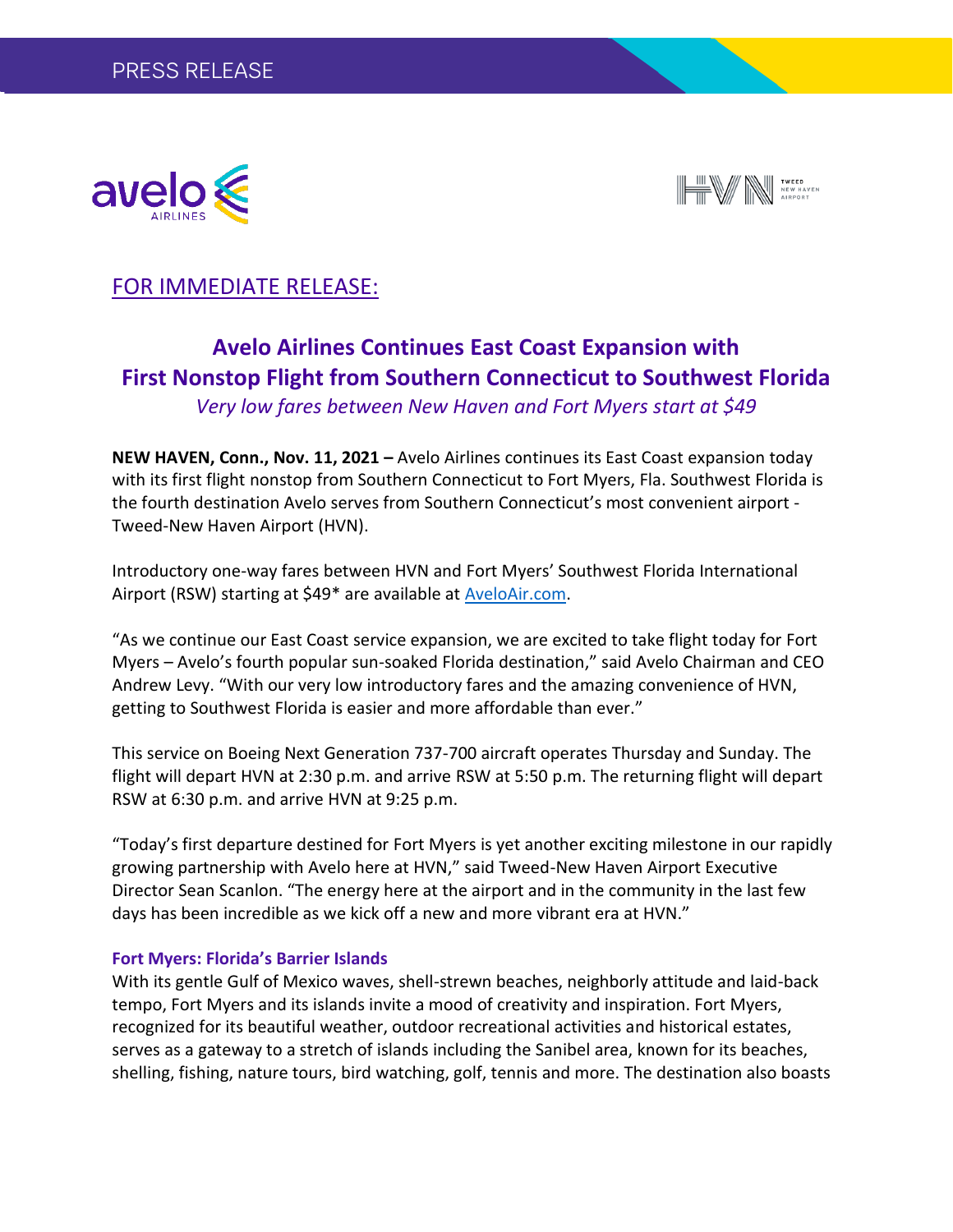## PRESS RELEASE

a lively downtown area with a vibrant night scene where clubs, coffee houses, street performers and cafes draw visitors from all over.

"We are very pleased to welcome Avelo Airlines to Southwest Florida International Airport today," said Ben Siegel, CPA, C.M., executive director of the Lee County Port Authority. "It is exciting to have a new air carrier at RSW and our first nonstop service to New Haven, Connecticut."

#### **The New Haven Way to Florida**

Avelo initiated service from its East Coast base at HVN last Wednesday (November 3) with its inaugural flight to Orlando. Fort Myers is the fourth of six popular Florida destinations Avelo serves from HVN. In addition to Fort Lauderdale, Fort Myers, Orlando and Tampa Bay, Avelo will begin flying to Palm Beach and Sarasota in the weeks ahead.

Amidst the crowds, long lines, lengthy walks and traffic congestion encountered at other airports frequented by Connecticut travelers, HVN offers a refreshingly smooth and simple alternative hometown airport experience. HVN's adjacency to multiple major highways and commuter railways make it Connecticut's most convenient and easily accessible airport.

Avelo is the first airline to offer nonstop flights between HVN and Florida. Avelo's arrival to HVN also marks the largest expansion of service at HVN in more than 30 years. Avelo is investing \$1.2 million to help upgrade and modernize facilities and operations as part of an overall \$100 million project at HVN. The airport expansion will include a new terminal and extended runway spearheaded by airport operator Avports.

Over the past 90 days, Avelo has hired more than 85 HVN-based Crewmembers (what the airline calls its employees), including flight attendants, pilots, airport customer service representatives, operations-related roles, as well as managers and supervisors. Avelo and HVN expect to have more than 100 aviation professionals based at the airport by the end of this year.

#### **A Different, Better and More Affordable Travel Experience**

Avelo's everyday low fares have no change or cancellation fees. There is also no charge for Customers who choose to make reservations by phone. Additionally, Avelo offers several unbundled travel-enhancing options that give Customers the flexibility to pay for what they value, including priority boarding, checked bags, carry-on overhead bags, and for bringing a pet in the cabin.

The single-class, fuel-efficient 147-seat 737-700 mainline jets Avelo operates from HVN offer a more spacious and comfortable experience than the regional jets that historically served this airport. Customers may choose from several seating options, including seats with extra leg room, as well as pre-reserved window and aisle seating.